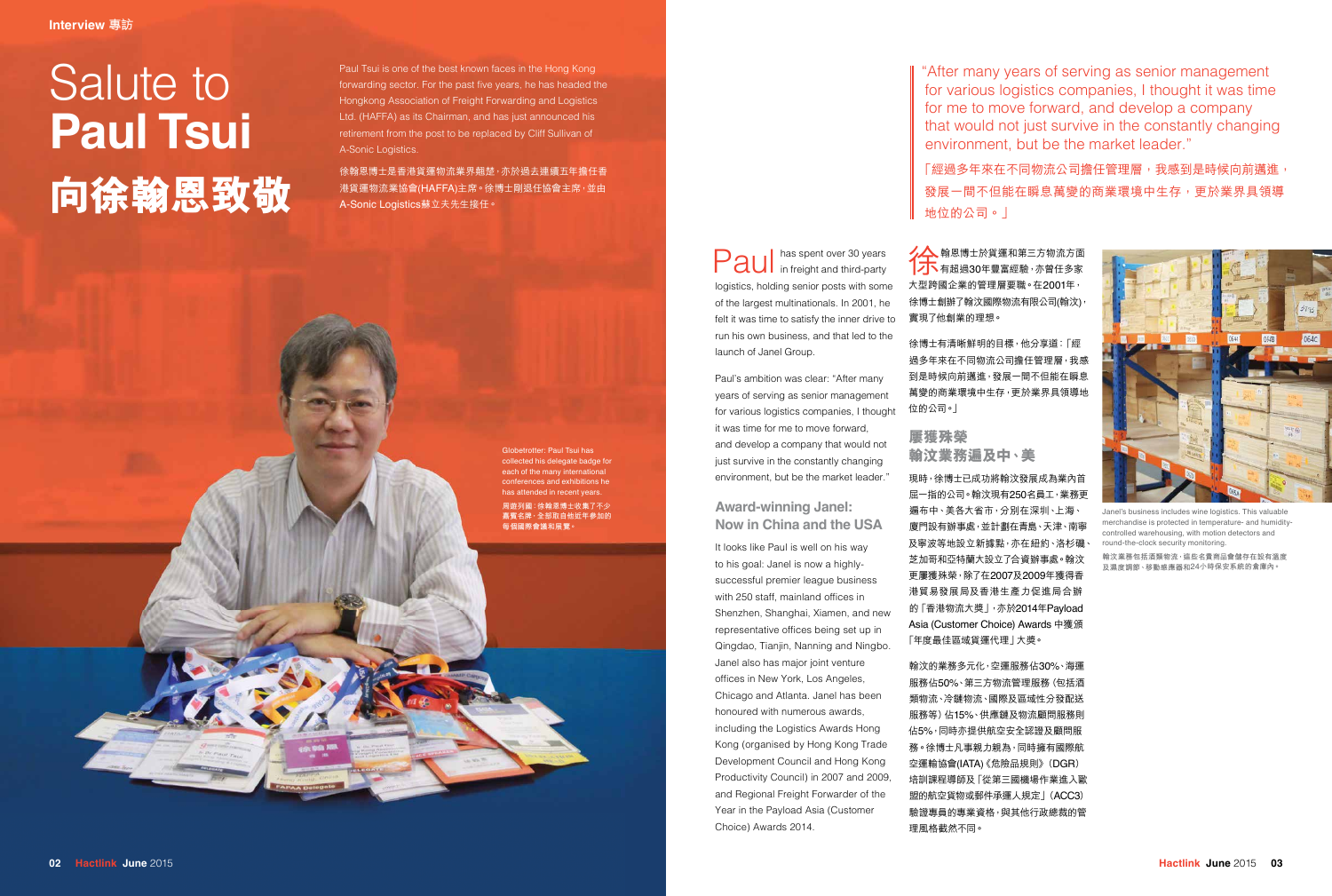Janel's business is 30% airfreight, 50% oceanfreight, 15% third party logistics (including wine logistics, cold chain logistics, hub distribution, and regional distribution), and 5% supply chain & logistics consultancy – as well as providing aviation security validation & consultancy. Unusually for a chief executive, Paul himself is a qualified IATA Dangerous Goods Regulations (DGR) Instructor and a European Union Aviation Security Validator (ACC3) – a clear sign of his hands-on management style.

#### **Five Years of Achievements at HAFFA**

HAFFA is a strong and influential organisation, with 350 members controlling around 90% of the Hong Kong airfreight market. Paul's fiveyear HAFFA Chairmanship has been distinguished by a number of significant achievements: for example, increasing HAFFA's competence in education and training for the industry through the launch of the HAFFA Training School. HAFFA has also increased its influence in public policy both locally in Hong Kong, as well as at an international level through membership of International Federation of Freight Forwarders Associations (FIATA) and Federation of Asia Pacific Aircargo Associations (FAPAA). And it has submitted numerous white papers to the Hong Kong and Beijing Governments, on the subject of the development of the Logistics Industry for the benefit of China and Hong Kong.

Not surprisingly, Paul's HAFFA duties have involved a good deal of travel: with trips up to three times per month to Asia Pacific, China, the USA, Europe and the Middle East.

### **經驗豐富 著重發展資訊科技**

徐博士亦認為,香港作為全球領先的貨運樞 紐,必須積極參與中國政府「一帶一路」計劃 並從中受惠。徐博士表示:「我們需要提升貿 易及物流電子平台,並與中國內地的單一窗口 制度融合,這對香港而言會是一個挑戰。」

徐博士在香港物流業經驗豐富,見證業內各 項轉變,其中最明顯的莫過於一些本來家喻 戶曉的本土公司,因為合併及收購而逐漸消 失。另一方面,徐博士亦喜見行業不斷進步, 例如在教育及培訓方面投入了更多資源,並 加強發展資訊科技。翰汶非常著重公司在資 訊科技方面的發展,徐博士說:「資訊科技 發展對公司來説可謂不可或缺,因為資訊科 技可以提升客戶服務水平,又可更有效及快 捷地管理資料數據。此外,資訊科技亦可以 簡化供應鏈運作流程,使整個供應鏈對顧客 和合作伙伴而言更具透明度。」在電子貨運 方面,他補充:「只著重改善每間公司內部資 訊科技並不足夠,更不足以提高香港整體競 爭力。只有業界共同攜手合作,才能推動整 個物流業向前發展。」

## **五年任期 貢獻良多有目共睹**

HAFFA現有超過350名會員,代表香港九 成空運同業,於業界舉足輕重。徐博士在擔 任HAFFA主席的五年間為業界建樹良好, 除了開辦HAFFA培訓學校,提升業界的教 育和培訓水平外,更促成HAFFA加入國際 貨運代理協會聯合會 (FIATA) 和亞太航空 貨運協會 (FAPAA), 亦向香港及中國政府 呈交多份白皮書,就有關發展香港和內地物 流業提出互利兩地的建議,加強HAFFA在 本地和國際物流業界的影響力。

#### 徐博士必須經常代表協會外訪,平均每月 出國三次,足跡遍及亞太區、中國、美國、 歐洲及中東等地。

對徐博士而言,香港貨運代理的主要挑戰 是甚麼?他認為:「香港貨運業人手短缺問 題嚴重,在前線員工及高級管理層方面尤 甚。另外,持續缺乏土地興建物流設施,亦 妨礙業界發展。雖然航空保安要求必須不 斷提升,但這亦增加了業界獲取認證的成 本和時間。」

What does Paul believe are the main challenges facing forwarders in Hong Kong nowadays? "Labour shortages, in particular in frontline staff and senior management candidates. In addition, we continue to suffer a shortage of land for logistics facilities. And everincreasing levels of aviation security regulation – although entirely necessary – make compliance more and more time-consuming and costly."

#### **Changes Past and Future**

As for challenges facing Hong Kong as the world's top cargo hub, Paul highlights its need to participate in, and benefit from, the "One Belt, One Road" initiative of the Beijing Government. "Improving our trade and logistics e-platform to integrate with the Government "Single Window" will be very challenging."

Paul has also seen a lot of changes in the industry during the time he has worked in it: most particularly, the constant disappearance of household names as a result of mergers and acquisitions. On the positive side, there has been increasing focus on education and training, and much greater interest in IT. Janel has immersed itself in IT capabilities; explains Paul: "It is very important to have competence in information technology; it increases the level of customer service, improves the flow and management of data, streamlines the whole supply chain and gives visibility to customers and service partners." In a clear reference to e-freight, he adds: "However, purely looking within the company and seeking improvement internally will not achieve much, and will not increase the overall competitiveness of Hong Kong. We need to have all parties working together and contributing their own part to the system."

"However, purely looking within the company and seeking improvement internally will not achieve much, and will not increase the overall competitiveness of Hong Kong. We need to have all parties working together and contributing their own part to the system."

「只著重改善每間公司內部資 訊科技並不足夠,更不足以提 高香港整體競爭力。只有業界 共同攜手合作,才能推動整個 物流業向前發展。」

"Labour shortages, in particular in frontline staff and senior management candidates. In addition, we continue to suffer a shortage of land for logistics facilities."

「香港貨運業人手短缺問題 嚴重,在前線員工及高級 管理層方面尤甚。另外, 持續缺乏土地興建物流 設施,亦妨礙業界發展。」



Mr. C Y Leung, the Chief Executive of the HKSAR, was guest of honour at the 2014 HAFFA Spring Dinner, when the opening of HAFFA's Training School was announced. It was the first time any Hong Kong Chief Executive had attended the event in HAFFA's 48-year history, underscoring the growing importance of the industry and HAFFA to Hong Kong.

**香港特別行政區行政長官梁振英先生出席香港貨運物流業協會**(HAFFA) 2014**年新春晚宴暨培訓學校開幕典禮,並擔任主禮嘉賓。此乃協會**48**年歷史中首次獲 香港行政長官出席新春晚宴,引證了**HAFFA**及貨運物流業對香港的重要性。**